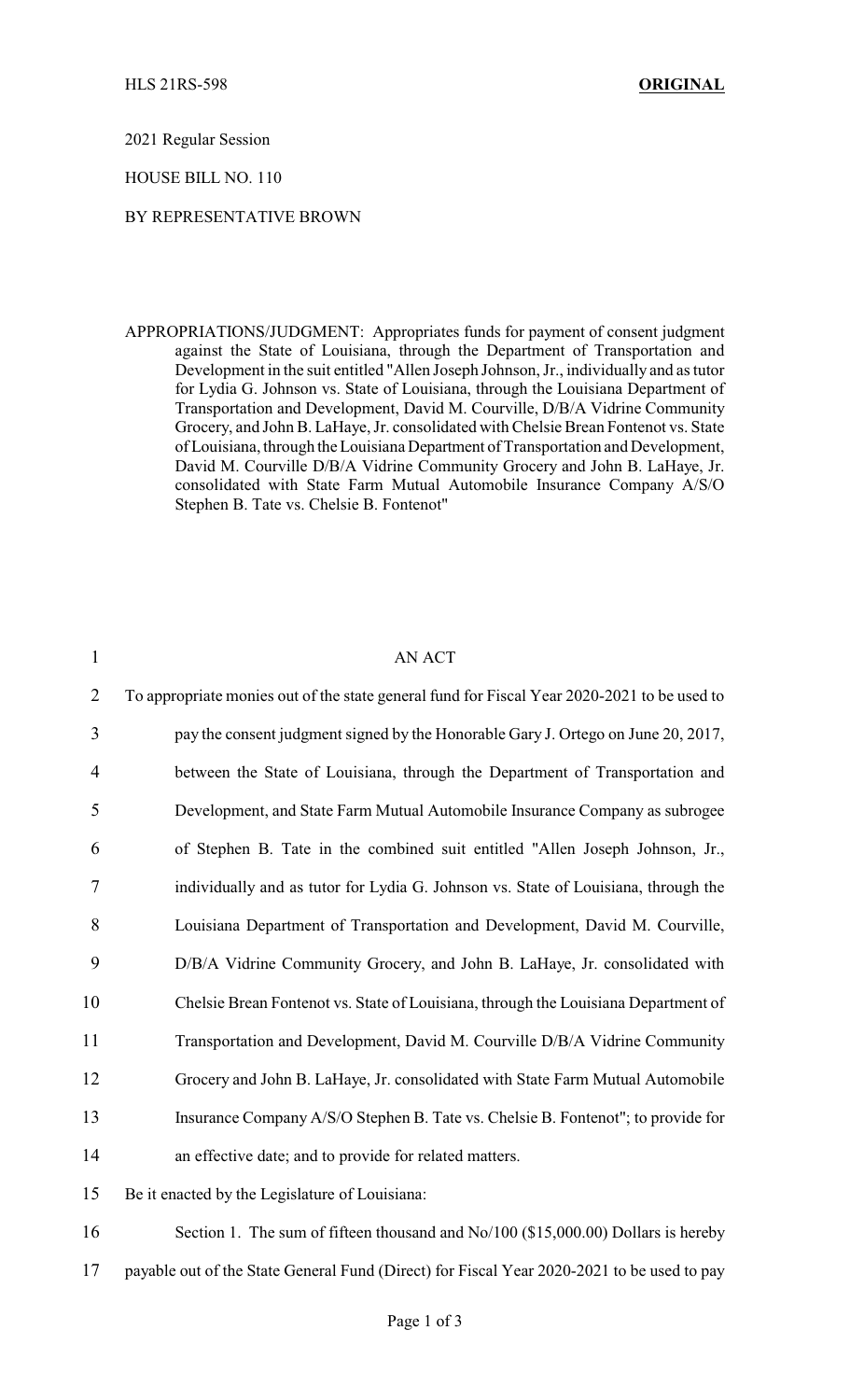the consent judgment signed by the Honorable Gary J. Ortego on June 20, 2017, between the 2 State of Louisiana, through the Department of Transportation and Development, and State Farm Mutual Automobile Insurance Company as subrogee of Stephen B. Tate in the combined suit entitled "Allen Joseph Johnson, Jr., individually and as tutor for Lydia G. Johnson vs. State of Louisiana, through the Louisiana Department of Transportation and Development, David M. Courville, D/B/A Vidrine Community Grocery, and John B. LaHaye, Jr. consolidated with Chelsie Brean Fontenot vs. State of Louisiana, through the Louisiana Department of Transportation and Development, David M. Courville D/B/A Vidrine Community Grocery and John B. LaHaye, Jr. consolidated with State Farm Mutual Automobile Insurance Company A/S/O Stephen B. Tate vs. Chelsie B. Fontenot", bearing 11 Numbers 71,981 "A"; 72,033 "B"; and 72,730 "B" on the docket of the 13<sup>th</sup> Judicial District Court, parish of Evangeline, state of Louisiana.

 Section 2. A judgment may only be paid from this appropriation if it is final and shall be paid as to principal, interest, court costs, and expert witness fees as awarded in the judgment. If the provisions of the judgment conflict with the provisions of this Act, the provisions of the judgment shall be controlling. Any other provision of this Act not in 17 conflict with the provisions of a judgment shall control. Payment shall be made only after presentation to the state treasurer of documentation required by the state treasurer. Further, the judgment shall be deemed to have been paid on the effective date of this Act, and interest shall cease to run as of that date.

 Section 3. This Act shall become effective upon signature by the governor or, if not 22 signed by the governor, upon expiration of the time for bills to become law without signature by the governor, as provided by Article III, Section 18 of the Constitution of Louisiana. If vetoed by the governor and subsequently approved by the legislature, this Act shall become effective on the day following such approval.